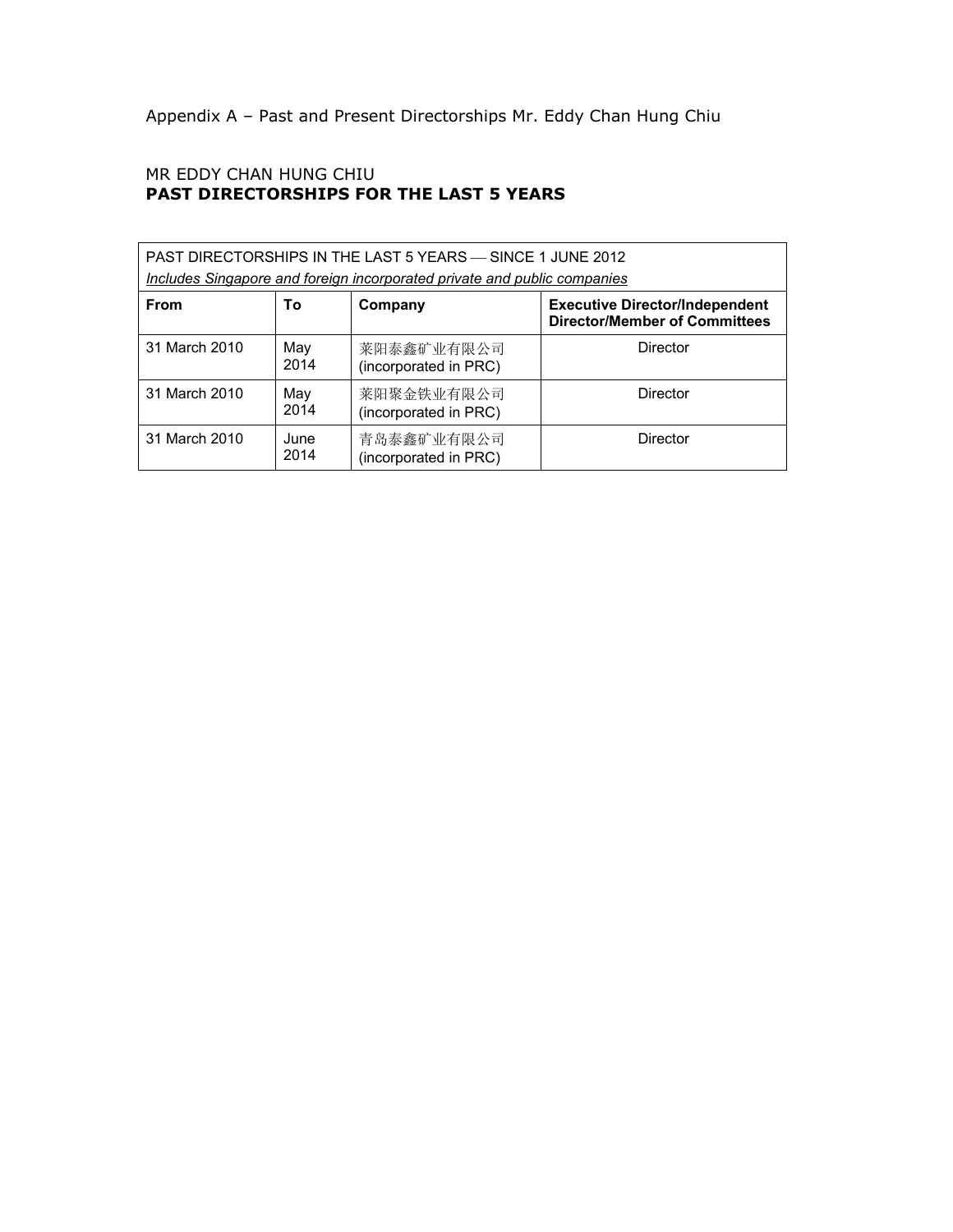## MR EDDY CHAN HUNG CHIU **PRESENT DIRECTORSHIPS**

| <b>DETAILS OF PRESENT DIRECTORSHIPS</b>                                  |            |                                                                                      |                                                                               |  |  |  |
|--------------------------------------------------------------------------|------------|--------------------------------------------------------------------------------------|-------------------------------------------------------------------------------|--|--|--|
| Includes Singapore and foreign incorporated private and public companies |            |                                                                                      |                                                                               |  |  |  |
| From                                                                     | To         | Company                                                                              | <b>Executive Director/Independent</b><br><b>Director/Member of Committees</b> |  |  |  |
| 11-Apr-05                                                                | <b>Now</b> | <b>Burwill Warehousing</b><br>(China) Limited<br>(incorporated in Hong<br>Kong)      | <b>Director</b>                                                               |  |  |  |
| 11-Apr-05                                                                | Now        | <b>Burwill Resources Limited</b><br>(incorporated in BVI)                            | Director                                                                      |  |  |  |
| 1-Jun-07                                                                 | <b>Now</b> | <b>Burwill Minerals Limited</b><br>(incorporated in Hong<br>Kong)                    | Director                                                                      |  |  |  |
| 10-Jan-08                                                                | <b>Now</b> | <b>Burwill Minerals (Turkey)</b><br>Limited (incorporated in<br>Hong Kong)           | <b>Director</b>                                                               |  |  |  |
| 18-Feb-08                                                                | <b>Now</b> | <b>Century Capital</b><br>Investment Limited<br>(incorporated in Hong<br>Kong)       | <b>Director</b>                                                               |  |  |  |
| 6-May-08                                                                 | <b>Now</b> | <b>Burwill Resources Europe,</b><br>S.A. (incorporated in<br>Spain)                  | Director                                                                      |  |  |  |
| 22-Sep-08                                                                | <b>Now</b> | Union Fine Investment<br>Limited (incorporated in<br>Hong Kong)                      | <b>Director</b>                                                               |  |  |  |
| 24-Sep-09                                                                | <b>Now</b> | Procure International<br><b>Enterprise Limited</b><br>(incorporated in Hong<br>Kong) | <b>Director</b>                                                               |  |  |  |
| 30-Nov-09                                                                | <b>Now</b> | <b>BAO WEI RECURSOS</b><br>(MACAU) LIMITADA<br>(incorporated in Macau)               | <b>Director</b>                                                               |  |  |  |
| $Dec-09$                                                                 | <b>Now</b> | 寶威(上海)金屬貿易有<br>限公司(incorporated in<br>PRC)                                           | Director                                                                      |  |  |  |